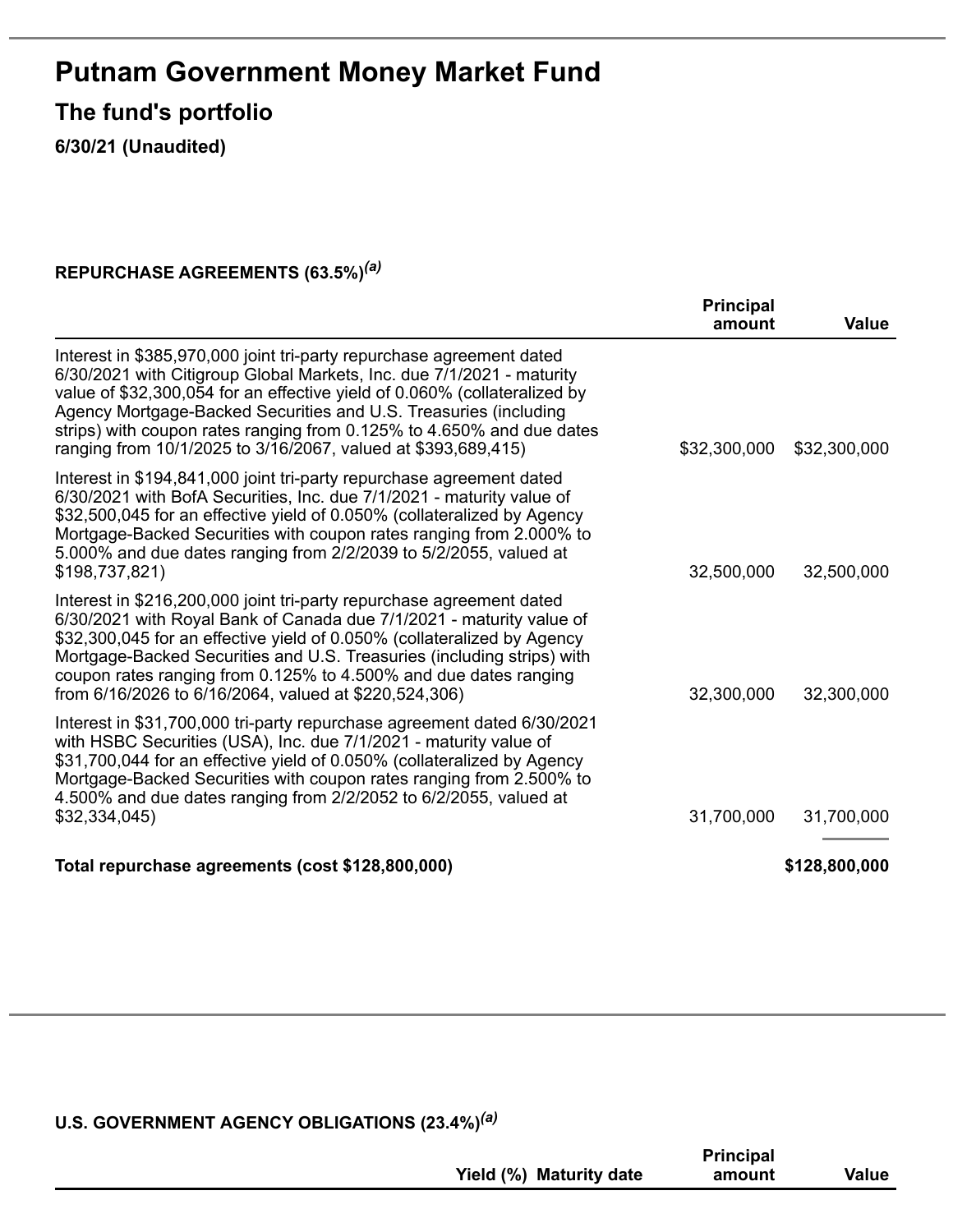| <b>Federal Farm Credit Banks Funding</b><br>Corporation FRB <sup>(M)</sup>        | 0.370 | 6/9/23   | \$2,150,000 | \$2,161,852 |
|-----------------------------------------------------------------------------------|-------|----------|-------------|-------------|
| <b>Federal Farm Credit Banks Funding</b><br>Corporation FRB <sup>(M)</sup>        | 0.110 | 1/20/23  | 750,000     | 750,325     |
| <b>Federal Farm Credit Banks Funding</b><br>Corporation unsec. bonds              | 0.134 | 8/16/21  | 2,150,000   | 2,153,832   |
| <b>Federal Farm Credit Banks Funding</b><br>Corporation unsec. bonds              | 0.124 | 8/27/21  | 2,000,000   | 2,008,035   |
| <b>Federal Farm Credit Banks Funding</b><br>Corporation unsec. discount notes     | 0.110 | 9/28/21  | 2,150,000   | 2,149,415   |
| <b>Federal Farm Credit Banks Funding</b><br>Corporation unsec. FRB                | 0.175 | 7/26/21  | 1,000,000   | 1,000,062   |
| <b>Federal Farm Credit Banks Funding</b><br>Corporation unsec. FRB <sup>(M)</sup> | 0.110 | 1/13/23  | 1,000,000   | 1,000,428   |
| Federal Home Loan Banks discount notes                                            | 0.030 | 11/3/21  | 2,150,000   | 2,149,776   |
| Federal Home Loan Banks discount notes                                            | 0.028 | 9/29/21  | 1,475,000   | 1,474,897   |
| Federal Home Loan Banks discount notes                                            | 0.087 | 7/9/21   | 2,150,000   | 2,149,958   |
| Federal Home Loan Banks unsec. bonds                                              | 0.140 | 9/10/21  | 2,150,000   | 2,149,929   |
| Federal Home Loan Banks unsec. bonds                                              | 0.130 | 10/15/21 | 2,000,000   | 1,999,961   |
| Federal Home Loan Banks unsec. bonds                                              | 0.125 | 7/14/21  | 2,000,000   | 2,000,712   |
| Federal Home Loan Banks unsec. bonds                                              | 0.048 | 11/29/21 | 2,565,000   | 2,584,276   |
| Federal Home Loan Banks unsec. FRB                                                | 0.170 | 2/28/22  | 1,000,000   | 998,130     |
| Federal Home Loan Mortgage Corporation<br>unsec. FRN                              | 0.370 | 9/30/21  | 2,000,000   | 2,000,000   |
| Federal Home Loan Mortgage Corporation<br>unsec. FRN                              | 0.310 | 5/5/22   | 2,000,000   | 2,000,000   |
| Federal Home Loan Mortgage Corporation<br>unsec. FRN                              | 0.200 | 3/4/22   | 2,000,000   | 2,000,000   |
| Federal Home Loan Mortgage Corporation<br>unsec. notes                            | 0.126 | 8/12/21  | 2,000,000   | 2,002,294   |
| Federal Home Loan Mortgage Corporation<br>unsec. notes                            | 0.064 | 1/13/22  | 1,000,000   | 1,012,368   |
| Federal Home Loan Mortgage Corporation<br>unsec. notes FRN(M)                     | 0.145 | 8/19/22  | 2,250,000   | 2,250,647   |
| Federal National Mortgage Association unsec.<br><b>FRN</b>                        | 0.400 | 4/7/22   | 2,000,000   | 2,000,000   |
| Federal National Mortgage Association unsec.<br><b>FRN</b>                        | 0.220 | 3/9/22   | 2,000,000   | 2,000,000   |
| Federal National Mortgage Association unsec.<br><b>FRN</b>                        | 0.150 | 12/3/21  | 1,325,000   | 1,325,000   |
| Federal National Mortgage Association unsec.<br>notes                             | 0.270 | 3/16/22  | 2,000,000   | 1,998,855   |
| Federal National Mortgage Association unsec.<br>notes                             | 0.134 | 8/17/21  | 2,150,000   | 2,153,089   |

**Total U.S. government agency obligations (cost \$47,473,841) \$47,473,841**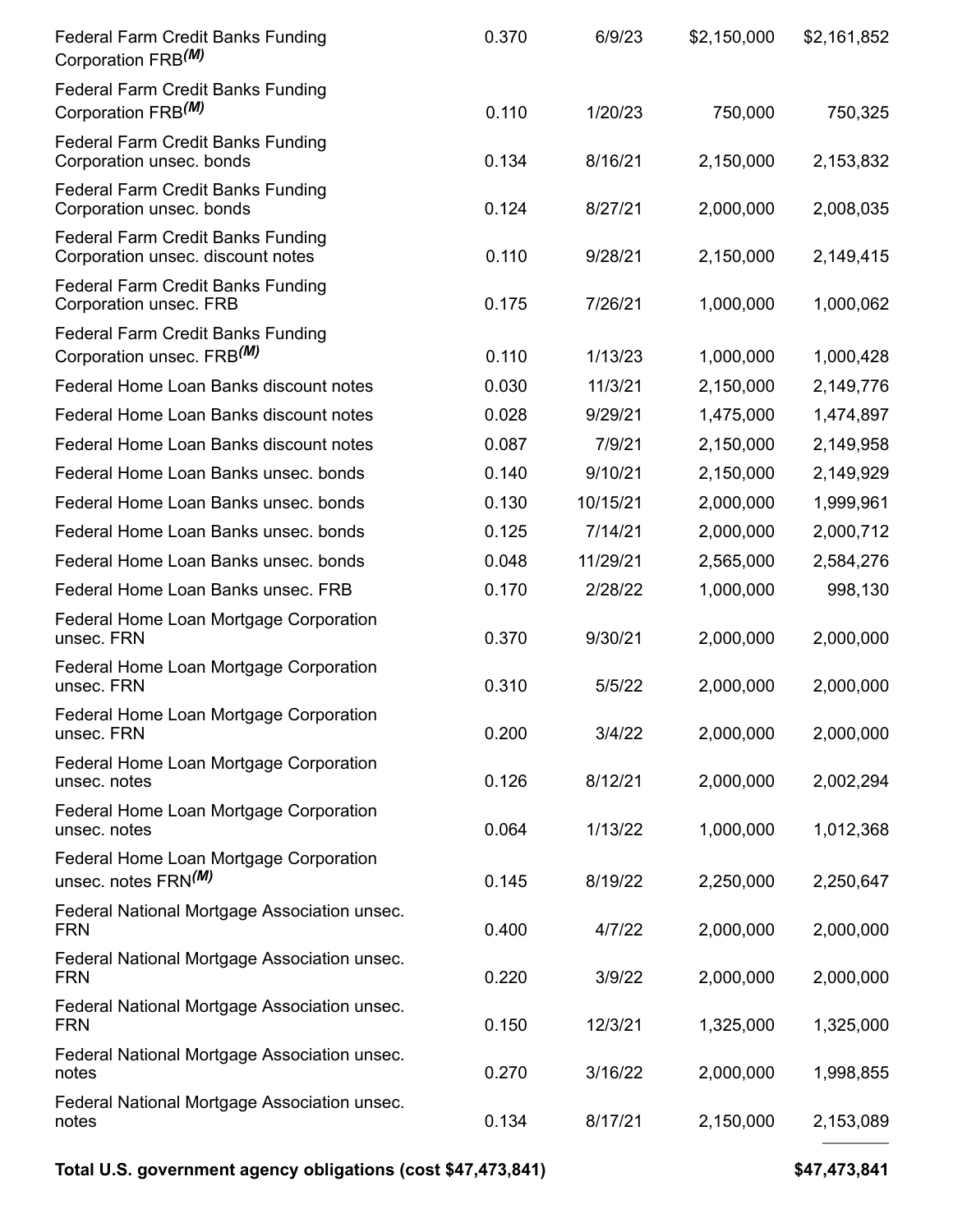|                                                        |       | Yield (%) Maturity date | <b>Principal</b><br>amount | Value         |
|--------------------------------------------------------|-------|-------------------------|----------------------------|---------------|
| U.S. Treasury Bills                                    | 0.110 | 12/2/21                 | \$2,150,000                | \$2,149,002   |
| U.S. Treasury Bills                                    | 0.103 | 11/4/21                 | 2,150,000                  | 2,149,232     |
| U.S. Treasury Bills                                    | 0.093 | 7/22/21                 | 2,150,000                  | 2,149,885     |
| U.S. Treasury Bills                                    | 0.084 | 10/7/21                 | 2,150,000                  | 2,149,517     |
| U.S. Treasury Bills                                    | 0.064 | 12/30/21                | 2,150,000                  | 2,149,315     |
| U.S. Treasury Bills                                    | 0.035 | 10/28/21                | 2,150,000                  | 2,149,756     |
| U.S. Treasury Bills                                    | 0.053 | 7/13/21                 | 2,150,000                  | 2,149,962     |
| U.S. Treasury Bills                                    | 0.054 | 8/5/21                  | 2,150,000                  | 2,149,888     |
| U.S. Treasury Bills                                    | 0.088 | 7/8/21                  | 2,000,000                  | 1,999,966     |
| U.S. Treasury Bills                                    | 0.084 | 9/9/21                  | 2,150,000                  | 2,149,655     |
| U.S. Treasury FRN                                      | 0.270 | 7/31/21                 | 2,350,000                  | 2,349,985     |
| Total U.S. treasury obligations (cost<br>\$23,696,163) |       |                         |                            | \$23,696,163  |
| <b>TOTAL INVESTMENTS</b>                               |       |                         |                            |               |
| Total investments (cost \$199,970,004)                 |       |                         |                            | \$199,970,004 |

#### **U.S. TREASURY OBLIGATIONS (11.7%)** *(a)*

## *Key to holding's abbreviations*

FRB Floating Rate Bonds: the rate shown is the current interest rate at the close of the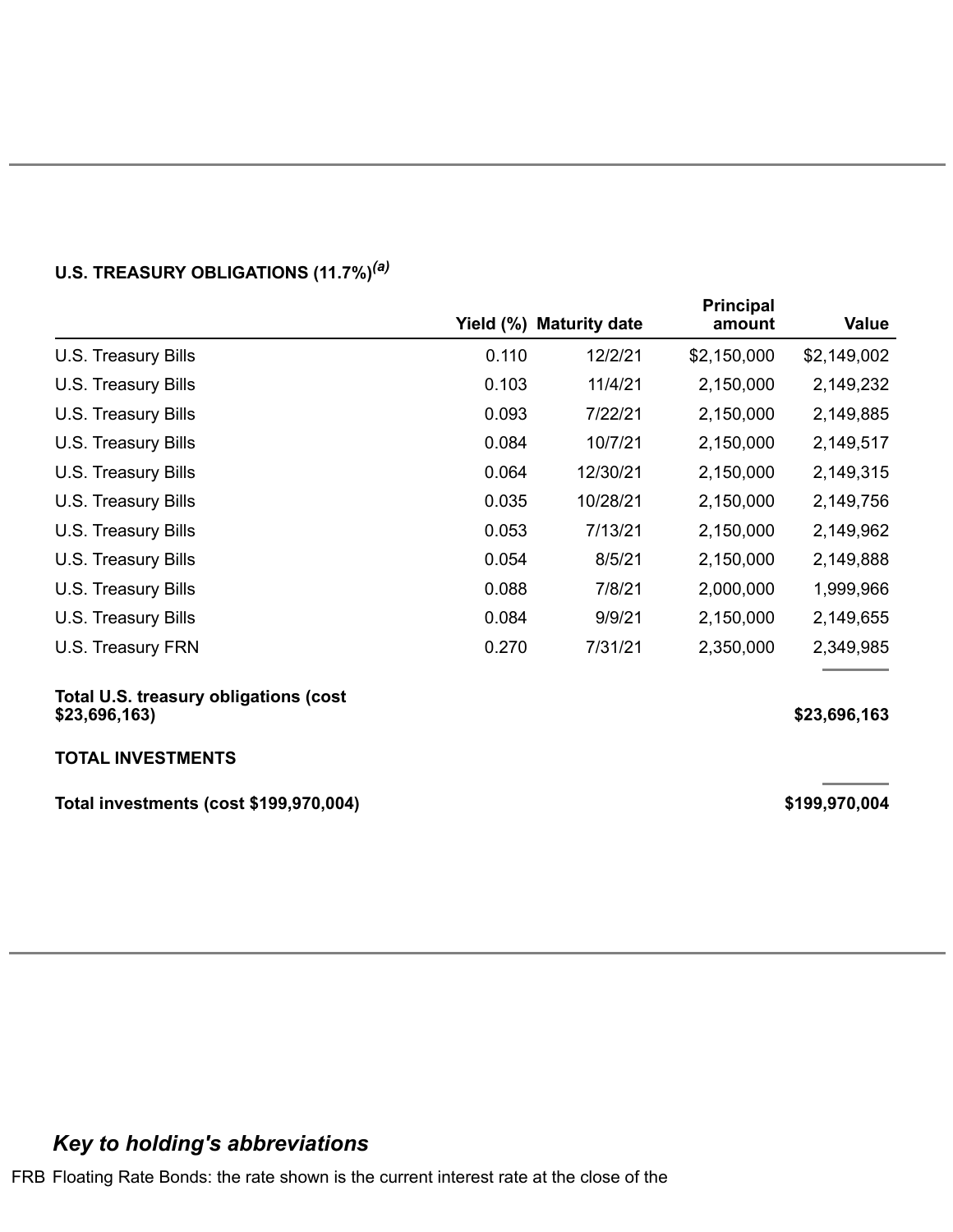reporting period. Rates may be subject to a cap or floor. For certain securities, the rate may represent a fixed rate currently in place at the close of the reporting period.

FRN Floating Rate Notes: the rate shown is the current interest rate or yield at the close of the reporting period. Rates may be subject to a cap or floor. For certain securities, the rate may represent a fixed rate currently in place at the close of the reporting period.

### **Notes to the fund's portfolio**

Unless noted otherwise, the notes to the fund's portfolio are for the close of the fund's reporting period, which ran from October 1, 2020 through June 30, 2021 (the reporting period). Within the following notes to the portfolio, references to "Putnam Management" represent Putnam Investment Management, LLC, the fund's manager, an indirect wholly-owned subsidiary of Putnam Investments, LLC, references to "ASC 820" represent Accounting Standards Codification 820 *Fair Value Measurements and Disclosures* and references to "OTC", if any, represent over-the-counter.

- *(a)* Percentages indicated are based on net assets of \$202,761,439.
- *(M)* This security's effective maturity date is less than one year.

The dates shown on debt obligations are the original maturity dates.

**Security valuation:** Portfolio securities and other investments are valued using policies and procedures adopted by the Board of Trustees. The Trustees have formed a Pricing Committee to oversee the implementation of these procedures and have delegated responsibility for valuing the fund's assets in accordance with these procedures to Putnam Management. Putnam Management has established an internal Valuation Committee that is responsible for making fair value determinations, evaluating the effectiveness of the pricing policies of the fund and reporting to the Pricing Committee.

The valuation of the fund's portfolio instruments is determined by means of the amortized cost method (which approximates fair value) as set forth in Rule 2a-7 under the Investment Company Act of 1940. The amortized cost of an instrument is determined by valuing it at its original cost and thereafter amortizing any discount or premium from its face value at a constant rate until maturity and is generally categorized as a Level 2 security.

**Repurchase agreements:** The fund, or any joint trading account, through its custodian, receives delivery of the underlying securities, the fair value of which at the time of purchase is required to be in an amount at least equal to the resale price, including accrued interest. Collateral for certain tri-party repurchase agreements, which totaled \$131,376,092 at the end of the reporting period, is held at the counterparty's custodian in a segregated account for the benefit of the fund and the counterparty. Putnam Management is responsible for determining that the value of these underlying securities is at all times at least equal to the resale price, including accrued interest. In the event of default or bankruptcy by the other party to the agreement, retention of the collateral may be subject to legal proceedings.

ASC 820 establishes a three-level hierarchy for disclosure of fair value measurements. The valuation hierarchy is based upon the transparency of inputs to the valuation of the fund's investments. The three levels are defined as follows: